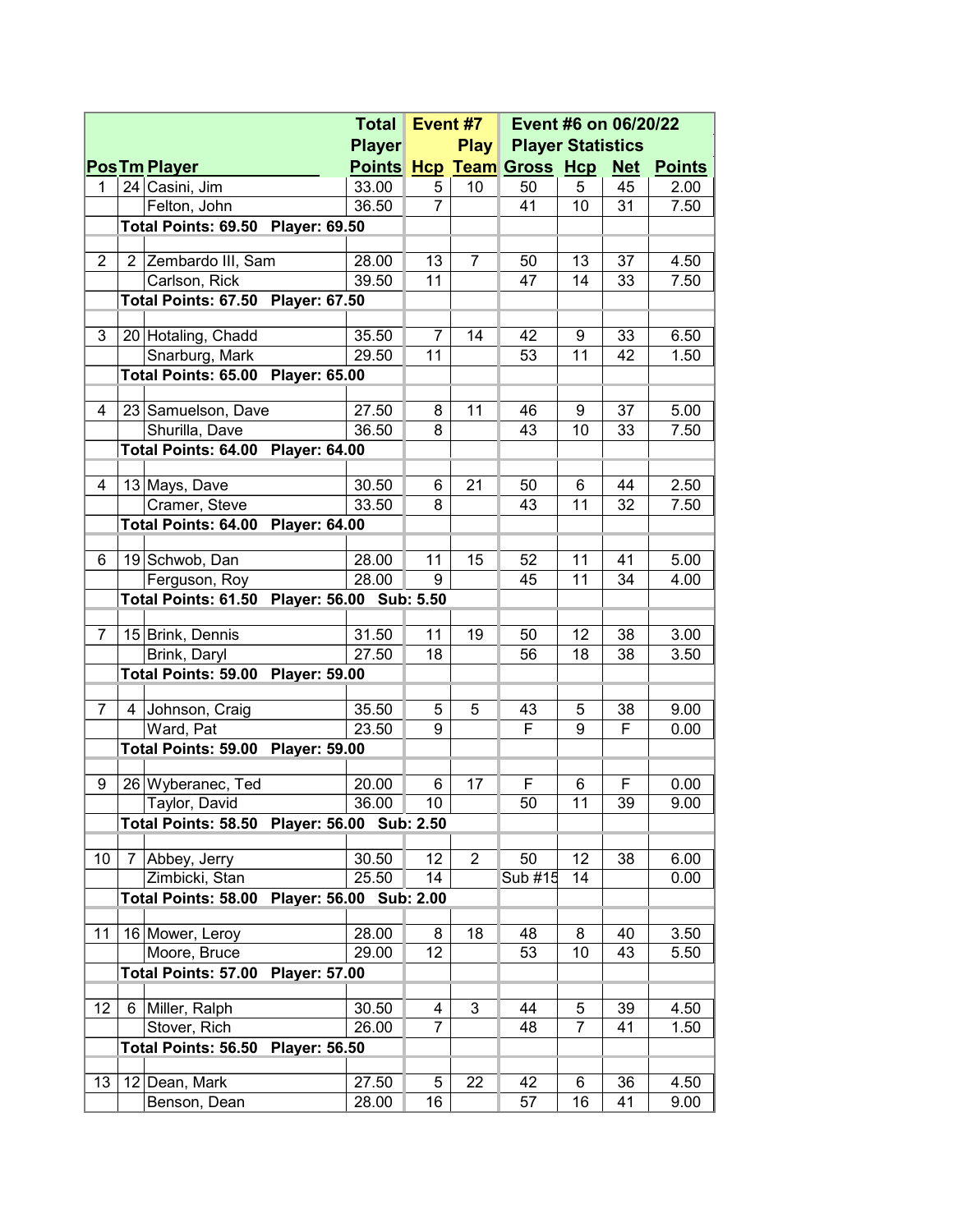|    |    | Total Points: 55.50 Player: 55.50             |  |       |    |    |         |    |    |      |
|----|----|-----------------------------------------------|--|-------|----|----|---------|----|----|------|
|    |    |                                               |  |       |    |    |         |    |    |      |
| 14 |    | 18 Latona, Jim                                |  | 25.50 | 6  | 16 | 43      | 8  | 35 | 6.00 |
|    |    | Cardinale, Kurt                               |  | 25.00 | 5  |    | 43      | 8  | 35 | 5.50 |
|    |    | Total Points: 54.00 Player: 50.50 Sub: 3.50   |  |       |    |    |         |    |    |      |
| 14 | 3  | Carnahan, Jason                               |  | 25.00 | 9  | 6  | 50      | 9  | 41 | 6.00 |
|    |    | Nary, Rich                                    |  | 29.00 | 11 |    | 48      | 12 | 36 | 5.50 |
|    |    | <b>Total Points: 54.00 Player: 54.00</b>      |  |       |    |    |         |    |    |      |
|    |    |                                               |  |       |    |    |         |    |    |      |
| 16 |    | 21 Buck, Chad                                 |  | 26.00 | 5  | 13 | 41      | 6  | 35 | 4.50 |
|    |    | Olson, Steven                                 |  | 27.00 | 12 |    | F       | 12 | F  | 0.00 |
|    |    | Total Points: 53.50 Player: 53.00 Sub: 0.50   |  |       |    |    |         |    |    |      |
|    |    |                                               |  |       |    |    |         |    |    |      |
| 17 | 1. | Gayton, Dave                                  |  | 22.50 | 7  | 8  | 48      | 7  | 41 | 3.00 |
|    |    | Caldwell, Chuck                               |  | 30.00 | 10 |    | 47      | 10 | 37 | 7.00 |
|    |    | Total Points: 52.50 Player: 52.50             |  |       |    |    |         |    |    |      |
| 18 |    | 10 Markham, Nathan                            |  | 29.00 | 10 | 24 | 50      | 12 | 38 | 4.00 |
|    |    | Griffin, Jim                                  |  | 23.00 | 12 |    | 52      | 12 | 40 | 1.50 |
|    |    | Total Points: 52.00 Player: 52.00             |  |       |    |    |         |    |    |      |
|    |    |                                               |  |       |    |    |         |    |    |      |
| 19 |    | 22 Proctor, Andy                              |  | 26.50 | 6  | 12 | Sub #16 | 6  |    | 0.00 |
|    |    | Caldwell, Bill                                |  | 17.50 | 14 |    | 52      | 14 | 38 | 2.50 |
|    |    | Total Points: 51.00 Player: 44.00 Sub: 7.00   |  |       |    |    |         |    |    |      |
|    |    |                                               |  |       |    |    |         |    |    |      |
| 20 |    | 11 Westfphal, Ken                             |  | 26.00 | 18 | 23 | 59      | 17 | 42 | 4.00 |
|    |    | Donaldson, Bill                               |  | 22.50 | 16 |    | 51      | 18 | 33 | 6.50 |
|    |    | Total Points: 48.50 Player: 48.50             |  |       |    |    |         |    |    |      |
| 20 |    | 17 Strausser, Barry                           |  | 26.00 | 11 | 26 | 51      | 13 | 38 | 5.50 |
|    |    | Vanstrom, Keith                               |  | 22.50 | 16 |    | 60      | 14 | 46 | 3.50 |
|    |    | Total Points: 48.50 Player: 48.50             |  |       |    |    |         |    |    |      |
|    |    |                                               |  |       |    |    |         |    |    |      |
| 22 |    | 5 Martin, Justin                              |  | 23.50 | 15 | 4  | 57      | 15 | 42 | 3.00 |
|    |    | Thies, Andrew                                 |  | 24.00 | 16 |    | 54      | 18 | 36 | 3.50 |
|    |    | Total Points: 47.50 Player: 47.50             |  |       |    |    |         |    |    |      |
|    |    |                                               |  |       |    |    |         |    |    |      |
| 23 | 8  | Himes, Matt                                   |  | 16.50 | 10 | 1  | F       | 10 | F  | 0.00 |
|    |    | Zamborik, Dan                                 |  | 18.00 | 18 |    | F       | 18 | F  | 0.00 |
|    |    | Total Points: 38.50 Player: 34.50 Sub: 4.00   |  |       |    |    |         |    |    |      |
| 24 |    | 14 Payne, Brett                               |  | 19.50 | 8  | 20 | 50      | 8  | 42 | 4.00 |
|    |    | Beckerink, Drew                               |  | 18.50 | 9  |    | 45      | 12 | 33 | 5.00 |
|    |    | Total Points: 38.00 Player: 38.00             |  |       |    |    |         |    |    |      |
|    |    |                                               |  |       |    |    |         |    |    |      |
| 25 | 9  | Cooper, Jim                                   |  | 18.00 | 14 | 25 | 53      | 17 | 36 | 7.00 |
|    |    | Huff, John                                    |  | 13.50 | 18 |    | 56      | 18 | 38 | 1.50 |
|    |    | Total Points: 35.50 Player: 31.50 Sub: 4.00   |  |       |    |    |         |    |    |      |
|    |    |                                               |  |       |    |    |         |    |    |      |
| 25 |    | 25 Young, McKay                               |  | 14.50 | 10 | 9  | 48      | 10 | 38 | 9.00 |
|    |    | Young, Kirk                                   |  | 11.00 | 12 |    | 49      | 14 | 35 | 9.00 |
|    |    | Total Points: 35.50 Team: 10.00 Player: 25.50 |  |       |    |    |         |    |    |      |
|    |    |                                               |  |       |    |    |         |    |    |      |